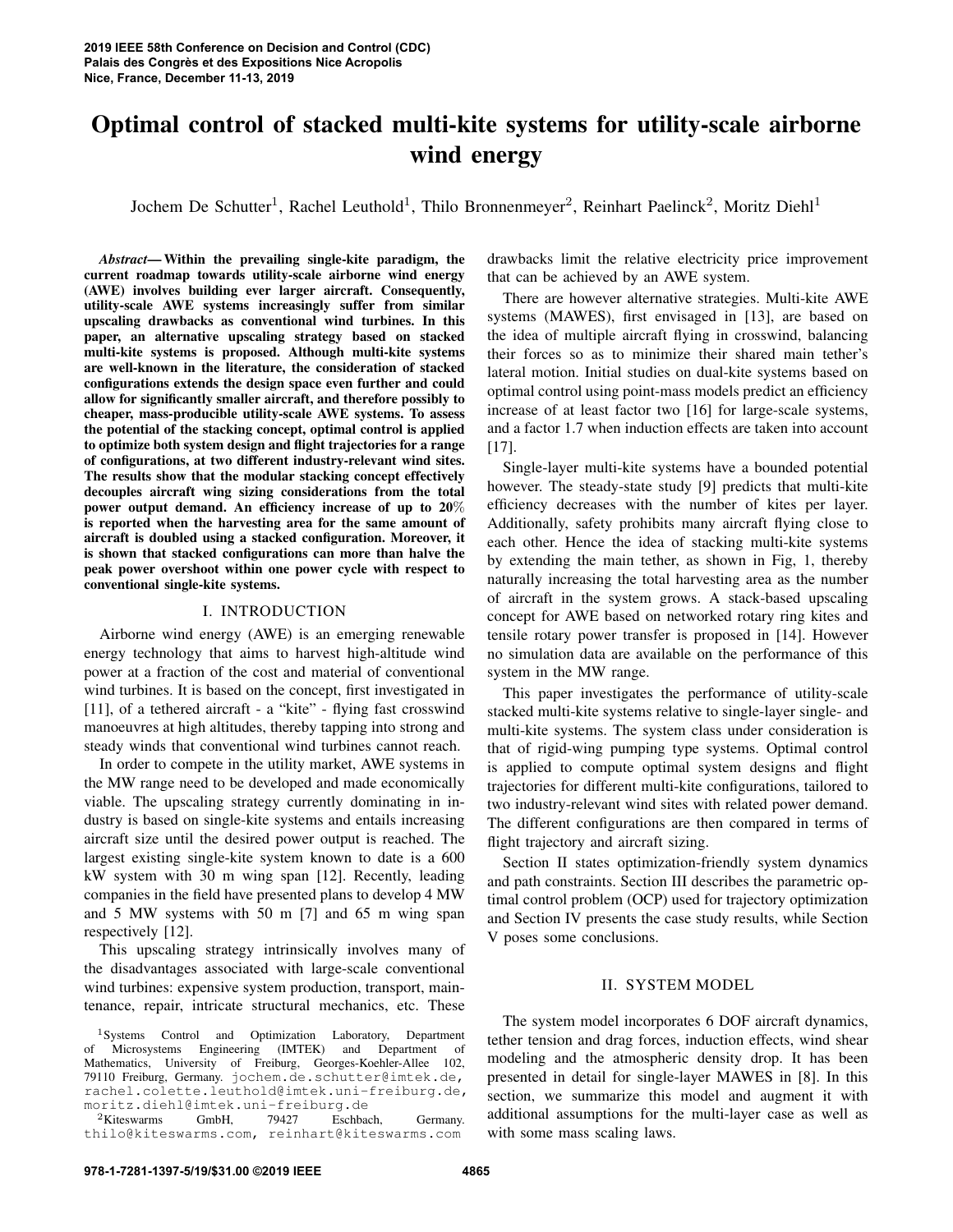

Fig. 1: Illustration of the topology of a single-kite (left), triple-kite (middle) and two-layer-dual-kite (right) AWE system.

## *A. Topology*

The general system configuration is represented by a treestructured topology. The trees are parametrized by nodes  $n \in \mathcal{N}$ , where each node represents a tether end-point. The tethers are assumed to be rigid and straight, which is a good assumption if tether tension is high. Some of the nodes  $k \in \mathcal{K}$ have kites attached to them, while some nodes  $l \in \mathcal{L}$  are *layer* nodes, with  $\mathcal{L} := \mathcal{N} \backslash \mathcal{K}$  if  $|\mathcal{N}| > 1$  and  $\mathcal{L} := \mathcal{N}$ otherwise. The parent map  $P(n)$  defines the interlinkage between nodes, and the children map  $C(n)$  returns the set of nodes with parent  $n$ .

In this paper, we only consider the topologies that are defined by the following restrictions. The kite nodes can only be at the leaves of the tree, i.e.  $P(n) \notin \mathcal{K}$  for all  $n \in \mathcal{N}$ . Every layer node can be the parent of only one other layer node, i.e.  $|C(l)\setminus K| \leq 1$  for all  $l \in \mathcal{L}$ . And if  $|\mathcal{N}| > 1$ , every layer node has the equal amount of kite children, which must be greater than one, i.e.  $|C(l)\setminus \mathcal{L}| = |C(j)\setminus \mathcal{L}| > 1$  for all  $l, j \in \mathcal{L}$ .

Given these restrictions, every possible specific configuration is uniquely determined by the pair  $(|\mathcal{L}|, \frac{|\mathcal{K}|}{|\mathcal{L}|})$ , i.e. by the number of *layers* and by the number of *kites per layer*. Fig. 1 illustrates the proposed notation for some typical examples.

#### *B. System dynamics*

The dynamic equations of the system are established using an optimization-friendly modeling procedure based on nonminimal coordinates [4]. For given sets  $\mathcal{N}, \mathcal{K}$  and parent map  $P$ , the complete system dynamics are summarized by the parametric index-1 DAE

$$
\mathbf{F}(\dot{\mathbf{x}}, \mathbf{x}, \mathbf{u}, \mathbf{z}, \boldsymbol{\theta}, \mathbf{p}) = 0 , \qquad (1)
$$

with associated consistency conditions  $C(\mathbf{x}) = 0$ .

The differential states  $\mathbf{x}$  :=  $(\mathbf{q}, \dot{\mathbf{q}}, \mathbf{R}, \boldsymbol{\omega}, \boldsymbol{\delta}, l_{t}, \dot{l}_{t}, \ddot{l}_{t})$ firstly contain  $q$  and  $\dot{q}$  that are concatenations of the node positions  $\mathbf{q}_n \in \mathbb{R}^3$  and velocities  $\dot{\mathbf{q}}_n \in \mathbb{R}^3$  respectively. These are followed by the states specific to kite nodes, namely  $\mathbf{R}, \boldsymbol{\omega}, \boldsymbol{\delta}$ , which are concatenations of all  $\mathbf{R}_k, \boldsymbol{\omega}_k, \boldsymbol{\delta}_k$ . Aircraft orientation is represented by direct cosine matrices  $\mathbf{R}_k$  :=  $[\hat{\mathbf{e}}_{1,k}, \hat{\mathbf{e}}_{2,k}, \hat{\mathbf{e}}_{3,k}] \in \mathbb{R}^3$  that contain the chordwise, span-wise and upwards unit vectors of the aircraft body frames, expressed in the inertial frame  $\{e_x, e_y, e_z\}$ . All rotation matrices should be orthonormal, i.e. they are constrained to evolve on the 3D manifold defined by

$$
\mathbf{c}_{\mathrm{R},k} := P_{\mathrm{ut}}(\mathbf{R}_k^\top \mathbf{R}_k - I) = 0,\tag{2}
$$

where the operator  $P_{\rm ut}$  is used to select the upper triangular elements of a matrix. The aircraft angular velocities  $\omega_k \in$  $\mathbb{R}^3$  are given in the body frame. The surface deflections  $\delta_k = [\delta_{a,k}, \delta_{e,k}, \delta_{r,k}] \in \mathbb{R}^3$  of aileron, elevator and rudder respectively, give control over the aircraft aerodynamics. Finally, tether length  $l_t \in \mathbb{R}$ , speed  $l_t \in \mathbb{R}$  and acceleration  $\ddot{l}_t \in \mathbb{R}$  describe the main tether reel-in and -out evolution.

The controls  $\mathbf{u} := (\dot{\delta}, \ddot{\mathbf{i}}_t)$  are given by the concatenation of all aircraft surface deflection rates  $\dot{\delta}_k \in \mathbb{R}^3$  and by the tether jerk  $\dddot{l}_{t} \in \mathbb{R}$ .

The algebraic variables  $z := (\lambda, a)$  describe firstly the concatenation of all lagrange multipliers  $\lambda_n \in \mathbb{R}$  related to the tether constraints that restrict the position of each node  $n \in \mathcal{N}$  to evolve on a 2D manifold defined by

$$
c_n := \frac{1}{2} \left( \left( \mathbf{q}_n - \mathbf{q}_{P(n)} \right)^\top \left( \mathbf{q}_n - \mathbf{q}_{P(n)} \right) - l_n^2 \right) = 0 \;, \quad (3)
$$

where  $q_0$  lies in the origin, and where  $l_n$  is the tether length associated with node  $n$ . The first tether length is that of the main tether, i.e.  $l_1 := l_t$ . If  $|\mathcal{N}| > 1$ , then the lengths of the secondary tethers  $l_k := l_S$  for  $k \in \mathcal{K}$  and the lengths of the layer-linking tethers  $l_l := l_i$  for  $l \in \mathcal{L} \setminus \{1\}$ . The variables  $a_l$ , one for each layer  $l \in \mathcal{L}$ , are concatenated in the vector  $\boldsymbol{a}$ . They represent the instantaneous induction factors, further described in section II-D.

The variables  $\theta := (l, d)$  contain concatenations of the key system parameters that can be optimized over. The vector  $l := l_{\rm S}$  if  $|N| > 1$  and empty otherwise. The vector d constains the main tether diameter  $d_{\text{T}}$ , the secondary tether diameters  $d_S$  if  $|\mathcal{N}| > 1$  and the intermediate tether diameter  $d_{\rm I}$  if  $|\mathcal{L}| > 1$ .

The constant parameters  $\mathbf{p} := (b, u_{ref}, z_{ref}, z_0)$ , allow the dynamics to be evaluated for different aircraft wing spans b and different wind profile parameters  $u_{ref}$ ,  $z_{ref}$ ,  $z_0$ , as further described below.

#### *C. Lagrangian dynamics*

In accordance with the Lagrangian approach proposed in [4], the system Lagrangian can be defined as

$$
L := \sum_{n}^{N} (T_n - V_n - \lambda_n c_n) , \qquad (4)
$$

with for each node  $n \in \mathcal{N}$  the kinetic energy  $T_n$  and potential energy  $V_n$  given by

$$
T_n := \frac{1}{2} m_n \dot{\mathbf{q}}_n^\top \dot{\mathbf{q}}_n + \frac{1}{2} \boldsymbol{\omega}_n^\top J_{\mathcal{K}} \boldsymbol{\omega}_n \delta_{(n \in \mathcal{K})}
$$
(5)

$$
V_n := m_n g \mathbf{q}^\top \mathbf{e}_z \ . \tag{6}
$$

Here, the mass of each node is defined as

$$
m_n := m_{\mathcal{K}} \delta_{(n \in \mathcal{K})} + \frac{1}{2} \rho_{\mathbf{t}} (d_n^2 l_n + \sum_{c}^{C(n)} d_c^2 l_c) \frac{\pi}{4} \ . \tag{7}
$$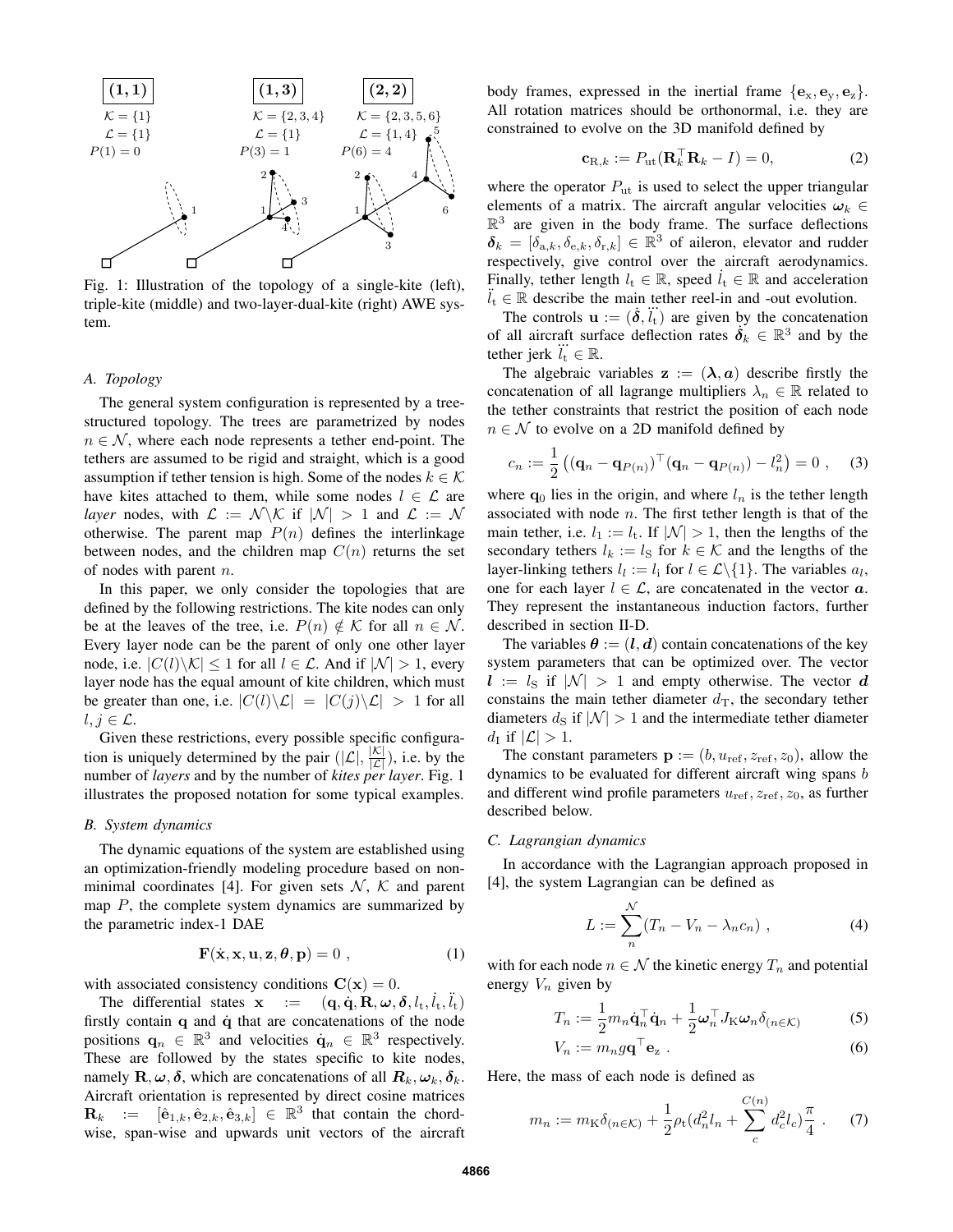Note that each node carries half of the weight of each tether that is linked to it. Here,  $m<sub>K</sub>$  and  $J<sub>K</sub>$  are the aircraft mass and moment of inertia respectively. The variable  $\delta_{(n \in \mathcal{K})}$  equals 1 for kite nodes and 0 for tether nodes. Finally,  $\rho_t$  is the tether material density.

The translational dynamics are readily given by

$$
\frac{\mathrm{d}}{\mathrm{d}t}\frac{\partial L}{\partial \dot{\mathbf{q}}} - \frac{\partial L}{\partial \mathbf{q}} = \mathbf{F} + \mathbf{F}_{\text{mom}}
$$
(8)

with F the concatenation of the external forces  $F_n$  exerted on each of the nodes. The term

$$
\mathbf{F}_{\text{mom}} := \sum_{n}^{\mathcal{N}} \frac{\mathrm{d}m_n}{\mathrm{d}t} \dot{\mathbf{q}}_n^\top \frac{\partial \dot{\mathbf{q}}_n}{\partial \dot{\mathbf{q}}}
$$
(9)

is a momentum correction that takes into account the fact that over time mass is added to and extracted from the airborne part of the tether due to reel-in and -out.

Following [4] the rotational dynamics can be projected on a 3D manifold so as to read:

$$
J_{\mathrm{K}}\frac{\mathrm{d}\omega_k}{\mathrm{d}t} + \omega_k \times J_{\mathrm{K}}\omega_k = \mathbf{M}_k \tag{10}
$$

with  $M_k$  the aerodynamic moment exerted on the aircraft.

An index reduction combined with a Baumgarte stabilization scheme [3] is performed on the holonomic tether constraints so that they are imposed as

$$
\ddot{c}_n + 2\kappa \dot{c}_n + \kappa^2 c_n = 0 \tag{11}
$$

were  $\kappa$  is a tuning parameter.

The same stabilization technique is applied to the rotational kinematics:

$$
\frac{\mathrm{d}\mathbf{R}_k}{\mathrm{d}t} = \mathbf{R}_k \left( \frac{\kappa_{\rm R}}{2} (I - \mathbf{R}_k^\top \mathbf{R}_k) + \text{skew}(\boldsymbol{\omega}_k) \right) \tag{12}
$$

with  $\kappa_{\rm R}$  another tuning parameter.

Performing Baumgarte stabilization on the system invariants in the context of periodic optimal control will not only ensure that the consistency conditions  $C(x) := (c, \dot{c}_n, c_R) = 0$  are satisfied over the entire time interval, but also preserves linear independence of the optimization constraints [5]. The variables  $c, \dot{c}_n$  and  $c_R$ denote the concatenations of all  $c_n$  and  $\dot{c}_n$  for all  $n \in \mathcal{N}$ , and all  $c_{R,k}$  for all  $k \in K$  respectively.

The trivial kinematics

$$
\frac{\mathrm{d}}{\mathrm{d}t}(\mathbf{q},\boldsymbol{\delta},l_{\mathrm{t}},\dot{l}_{\mathrm{t}}) = (\dot{\mathbf{q}},\dot{\boldsymbol{\delta}},\dot{l}_{\mathrm{t}},\ddot{l}_{\mathrm{t}})
$$
(13)

together with (8) - (12) then give the system dynamics summarized by  $(1)$ , save for expressions for the aerodynamic forces  $F_n$  and moments  $M_k$ , as well as the algebraic equations that determine the layer induction factors a.

### *D. Aerodynamic model*

Due to wind shear in the atmospheric boundary layer, the available wind power can grow significantly with increasing altitude. A commonly used model assumes both steady flow conditions and a logarithmic profile for the freestream wind velocity [2]:

$$
\mathbf{u}_{\infty}(z) := u_{\text{ref}} \frac{\log \frac{z}{z_0}}{\log \frac{z_{\text{ref}}}{z_0}} \mathbf{e}_{\text{x}} \tag{14}
$$

In this approximation,  $u_{ref}$  is the reference wind speed that is measured at an altitude  $z_{ref}$ , whereas  $z_0$  is the surface roughness length. The atmospheric density drop  $\rho(z)$  is taken into account using the international standard atmosphere model and the parameters found in [2].

Tether drag forces and kite aerodynamics are modeled in identical fashion as in [8], and the reader is referred to this paper for both the explicit expressions and the values of the aerodynamic coefficients. The tether drag of each segment is computed at the midpoint and distributed equally between the nodes it connects. This is a computationally inexpensive approximation that however underestimates the tether drag at the kite nodes. The aircraft aerodynamics are described by stability derivatives, based on the apparent wind velocity  $\mathbf{u}_{a,k}$ . The aerodynamic coefficients correspond to those identified for the existing Ampyx AP2 system, which is chosen here as a reference aircraft [10]. It has a mass  $m_{\text{ref}}$  and an inertia tensor  $J_{\text{ref}}$ . The equations given in [8] are summarized here as:

$$
\mathbf{F}_n := \mathbf{f}_{\mathrm{F},n}(\mathbf{x}, \mathbf{z}, \boldsymbol{\theta}, \mathbf{p}) \;, \tag{15}
$$

$$
\mathbf{M}_{k} := \mathbf{f}_{\mathrm{M},k}(\mathbf{x}, \mathbf{z}, \boldsymbol{\theta}, \mathbf{p}) \tag{16}
$$

for  $n \in \mathcal{N}$  and  $k \in \mathcal{K}$ .

The actuator-disk method (AD) used to approximate induction effects is based on the one presented in [8]. It assumes steady potential flow that is in equilibrium. Based on conservation of momentum considerations,  $|\mathcal{L}|$  algebraic equations are derived:

$$
4a_l\dot{l}_{\rm t} - C_{\rm T} \|\mathbf{u}_{\infty}(\mathbf{e}_z^{\top} \mathbf{q}_{\rm c,l})\|_2 = 0 \tag{17}
$$

each of them determining an instantaneous induction factor  $a_l$ , for  $l \in \mathcal{L}$ . Here  $\mathbf{q}_{c,l} := \sum_{k}^{C(l)} \mathbf{q}_k / |C(l)|$  is the arithmetic center of the aircraft. The thrust coefficient is defined as  $C_{\text{T}} := \sum_{k}^{C(l)} \mathbf{n}_l^{\top} \mathbf{F}_k / (\mathbf{q}'_{0,l} A_l)$ . The actuator normal vector is given by  $\mathbf{n}_l := (\mathbf{q}_l - \mathbf{q}_{P(l)})/||\mathbf{q}_l - \mathbf{q}_{P(l)}||_2$ . The aerodynamic pressure at the actuator center is defined as  $\mathbf{q}'_{0,l} := 1/2\rho(\mathbf{e}_\mathbf{z}^\top \mathbf{q}_{\text{c},l}) \|\mathbf{u}_\infty(\mathbf{e}_\mathbf{z}^\top \mathbf{q}_{\text{c},l}) - \mathbf{u}_{\text{act},l}\|_2$ , with the actuator velocity  $\mathbf{u}_{\text{act},l} := \sum_{k}^{C(l)} \dot{\mathbf{q}}_k / |C(l)|$ . The actuator area  $A_l$  is modeled as an annulus, so that  $A_l := 2\pi b ||\mathbf{d}'_l (\mathbf{n}_1^\top \mathbf{d}_l') \mathbf{n}_l \|_2$ , with the average distance w.r.t. the actuator center  $\mathbf{d}'_l := \sum_{k}^{C(l)} (\mathbf{q}_k - \mathbf{q}_{c,l})/|C(l)|$ . The apparent wind velocity of kite  $k$  is then given by

$$
\mathbf{u}_{a,k} := \mathbf{u}_{\infty}(\mathbf{e}_z^{\top} \mathbf{q}_{c,P(k)}) - \dot{\mathbf{q}}_k + \mathbf{u}_{\mathrm{ind},k} \;, \qquad (18)
$$

with  $\mathbf{u}_{\text{ind},k}:=-a_{P(k)}\|\mathbf{u}_{\infty}(\mathbf{e}_{\mathbf{z}}^{\top}\mathbf{q}_{\text{c},P(k)})-\mathbf{u}_{\text{act},P(k)}\|_{2}\mathbf{n}_{P(k)}.$ The wake of each layer is assumed to behave independently. This is done to limit computational complexity, though it is only a good assumption when the distance between the layers is large in comparison to the flight radius. In this study, the length  $l_i$  is assumed to take a constant value of 100 m, which is arguably small. However, increasing this value does not change the system power output significantly.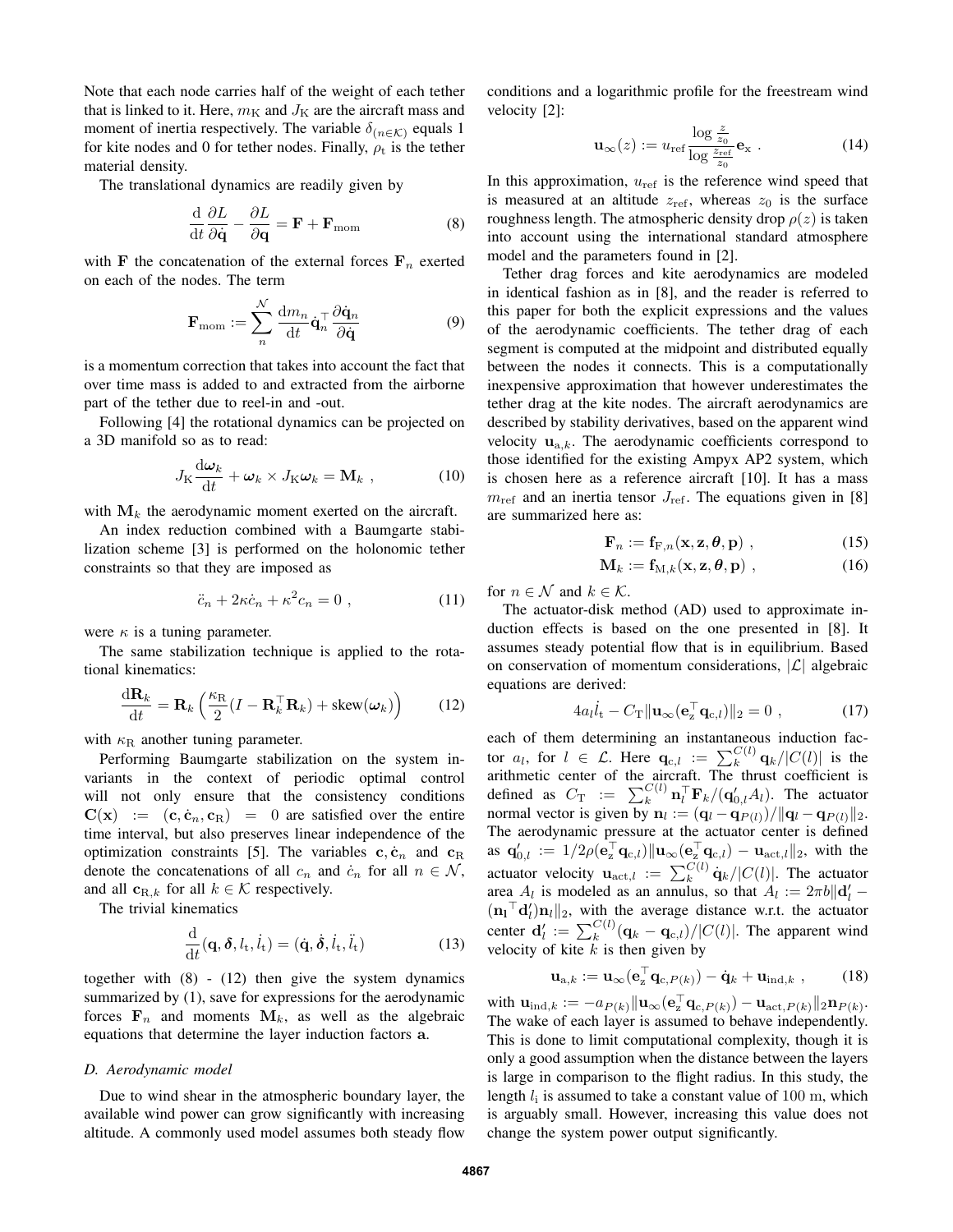# *E. System upscaling*

In order to evaluate the system dynamics for different wing spans b, the following mass scaling law is assumed to hold when upscaling the reference aircraft:

$$
m_{\rm K} := m_{\rm ref} \left(\frac{b}{b_{\rm ref}}\right)^{\kappa} \quad \text{and} \quad J_{\rm K} := J_{\rm ref} \left(\frac{b}{b_{\rm ref}}\right)^{\kappa+2}.
$$
\n(19)

For simplicity, we assume that the wing aspect ratio  $\mathcal{R}$ remains constant. The exponent  $\kappa = 2.4$  slightly underestimates the upscaling law implicit in the data presented in [7]. The values of the aircraft stability derivatives are kept constant for different aircraft sizes, under the assumption of identical geometry and low Reynold's number variation. This assumption is violated in the results below, hence the resulting data are therefore not suited for making actual design decisions for real systems.

#### *F. Constraints*

The system path constraints

$$
\mathbf{h}(\dot{\mathbf{x}}, \mathbf{x}, \mathbf{u}, \mathbf{z}, \boldsymbol{\theta}, \mathbf{p}) \le 0 , \qquad (20)
$$

firstly entail that the tether stress of all tethers should be limited below some critical value:

$$
\tau_n f_s - s_n \sigma_{\max} \le 0 \tag{21}
$$

where  $f_s$  is a safety factor,  $\tau_n := \lambda_n l_n$  is the tension force of tether *n* and  $s_n := \pi \frac{d_n^2}{4}$ . The parameter  $\sigma_{\max}$  is the maximum allowed tether stress.

Furthermore, kite accelerations are limited to a hardwarefriendly range defined by

$$
\|\ddot{\mathbf{q}}_k\|_2 \le a_{\text{max}} . \tag{22}
$$

All kites have to to keep a safety distance  $f<sub>b</sub>b$  from each other, which is formulated as

$$
\|\mathbf{q}_i - \mathbf{q}_j\|_2 - f_\mathrm{b}b \le 0 , \qquad (23)
$$

for all pairs  $(i, j) \in \mathcal{K} \times \mathcal{K}$ , with  $f_{\rm b} = 5$ .

In order to ensure model validity and to prevent stall, the kites' angle of attack  $\alpha_k$  and side slip  $\beta_k$  are bounded to stay within the intervals  $[\alpha_{\min}, \alpha_{\max}]$  and  $[\beta_{\min}, \beta_{\max}]$ respectively, as explicitly stated in [8]. Finally the kites' orientation is constrained to provent collision with the tether. Let  $\hat{\mathbf{q}}_k = \mathbf{q}_k - \mathbf{q}_{P(k)}$ . The orientation constraint then reads as

$$
\sin(\theta_{\min}) \le -\frac{\hat{\mathbf{q}}_k^{\top}\hat{\mathbf{e}}_{1,k}}{\|\hat{\mathbf{q}}_k\|_2} \le \sin(\theta_{\max})
$$
 (24)

$$
\tan(\phi_{\min}) \le \frac{\hat{\mathbf{q}}_k^{\top} \hat{\mathbf{e}}_{2,k}}{\hat{\mathbf{q}}_k^{\top} \hat{\mathbf{e}}_{3,k}} \le \tan(\phi_{\max}),\tag{25}
$$

with the corresponding bounds on the pitch and roll angles  $θ$  and  $φ$ . The reader is referred to [8] for a full overview of system parameters and variable bounds used. The maximum tether length is set to 5 km. In this study, we abstract from the economical consequences (e.g. on the packing density for a farm configuration) of allowing such a long tether. Tether elasticity has been neglected in this study.

# III. PROBLEM FORMULATION AND SOLUTION

Periodic optimal control is applied to compute feasible power-optimal periodic flight trajectories of free time period T. In the periodic optimal control problem (OCP), the initial state and terminal state can be chosen freely but must be equal:

$$
\mathbf{x}(0) - \mathbf{x}(T) = 0 \tag{26}
$$

In order to remove phase invariance from the problem, as well as to avoid multiple periodic orbits within one solution, the following phase-fix strategy is adopted. Consider a time period  $T_1$  for the reel-in phase, and one  $T_2$  for the reel-out phase. The overall cycle time is thus defined as  $T := T_1 + T_2$ . Then, reel-out and reel-in phase are uniquely determined by introducing the constraints

 $\dot{l}_t(t) \geq 0, \ \forall t \in [0, T_1] \text{ and } \dot{l}_t(t) \leq 0, \ \forall t \in [T_1, T]$ . (27)

Using the system dynamics and constraints described in section II, the following OCP can be solved to locally maximize the rated power output  $P$ , for a given configuration with sets  $K, \mathcal{L}$  and for given parameters p:

$$
\bar{P}(\mathbf{w}^*, \mathbf{p}) := \max_{\mathbf{w}} \quad \frac{1}{T} \int_{0}^{T} \hat{P}(t) dt
$$
\n
$$
\text{s.t.} \quad (1), (20), (26) - (27)
$$
\n(28)

Here  $\hat{P}$  :=  $\lambda_1 l_t \hat{l}_t$  is the instantaneous mechanical power transferred to the ground station by the main tether. The decision variables are defined as  $\mathbf{w} := (\mathbf{x}(\cdot), \mathbf{u}(\cdot), \mathbf{z}(\cdot), \boldsymbol{\theta}, T_1, T_2).$ 

The OCP (28) is discretized in  $10 \cdot N_{\text{loop}}$  intervals using direct collocation with Radau polynomials of order 4. The initial guess for the resulting NLP is found by a homotopy procedure, that involves solving a series of problems of increasing non-linearity, starting from the tracking of  $N_{\text{loop}}$ circular loops. The NLP is formulated using the symbolic modeling language and framework for algorithmic differentation CasADi [1] in Python, and solved with the interiorpoint solver IPOPT [15] and the linear solver MA57 [6]. The resulting NLP size ranges from 3565 variables, 3384 equality and 800 inequality constraints for configuration  $(1, 1)$  to 19527 variables, 18447 equality and 6480 inequality constraints for configuration (3, 2). The problems are solved on an Intel Core i7 2.5 Ghz, 16GB RAM. Computation times range from 30 seconds for configuration  $(1, 1)$  up to more than 3 hours for configuration  $(3, 2)$ .

## IV. RESULTS

In order to assess the potential of the stacked multi-kite configuration for utility-scale AWE, we carry out a case study at two types of wind site. Each wind site has a specific rated *mechanical* power demand  $P_{\text{nom}}$ , as summarized in Table I. For each wind site, and for each considered configuration with sets  $K, \mathcal{L}$ , the optimal control problem (28) is solved for different wing spans  $b$  until the average power output  $\bar{P}(\mathbf{w}^*, \mathbf{p}_{\text{nom}}) \approx P_{\text{nom}}$ , with the corresponding system parameters  $\mathbf{p}_{\text{nom}} = (b_{\text{nom}}, u_{\text{ref}}, z_{\text{ref}}, z_0)$ .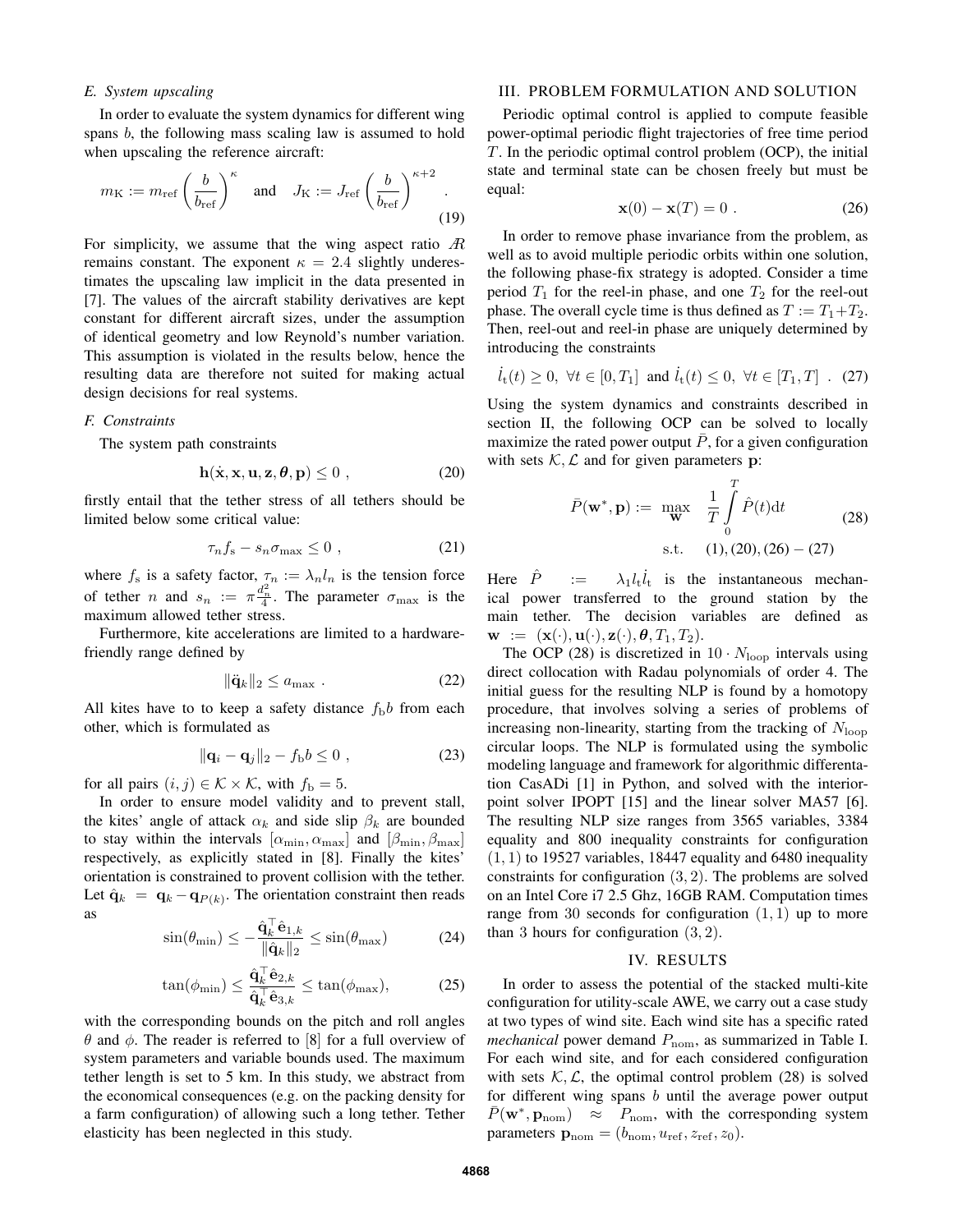TABLE I: Case study parameters

| Quantity | nom | $u_{\text{ref}}$ | $z_{ref}$ | $z_0$  |
|----------|-----|------------------|-----------|--------|
| Units    | МW  | m/s              | m         | m      |
| Offshore |     | 10               | 94        | 0.0002 |
| Onshore  |     | 8.5              | 94        | 01     |

# *A. Trajectory analysis*

The solution of (28) cannot be guaranteed to be a global one, but for all stacked multi-kite configurations the trajectories seem reasonable. They are qualitatively very similar to the dual-kites pumping cycles obtained in [8]. Fig. 2 shows as an example the trajectory of the  $(3, 2)$  configuration. It consists of  $N_{\text{loop}} = 2$  loops of crosswind flight during reelout and a straight flight back outwards during reel-in so as to minimize the force in the direction of the main tether.



(b) Upstream view.

Fig. 2: Optimal kite node trajectories of the  $(3, 2)$  configuration in the 4 MW offshore case.

In the offshore case, there is a big increase in flying height (from roughly 200 m to 500 m) in the transition from single to dual kites, as Fig. 3 shows. This is explained by the reduced main tether drag and confirms the results obtained in [16]. Due to the low offshore wind speed gradient, it becomes at some point inefficient for the dual kites to carry more tether mass in order to fly higher. As stacked systems tap into a larger overall harvesting area they can carry more mass and will fly higher (up to 750 m for the (3, 2) configuration). In the onshore case, not shown here, all multi-kite systems fly at the maximum tether length due to the higher velocity gradient.



Fig. 3: Side view of node position trajectories for different configurations of the 4 MW offshore case. The dashed line displays the wind power density  $P_{\mathbf{w}}(z) := \frac{1}{2}\rho(z)\|\mathbf{u}_{\infty}(z)\|_2^3$ .

Apart from an increased flying height, stacked configurations result in a lower peak power overshoot and a more constant power output. Stacked configurations naturally distribute the amount of mass flying upwards more evenly over one revolution, as they are composed of lighter and spatially more distributed aircraft. Different layers can phase their rotation w.r.t. each other in order to obtain an optimal distribution. Fig. 4 shows how the peak power output is systematically reduced as kites and layers are added to the configuration. The configuration  $(3, 2)$  achieves a 59% reduction in peak power compared to single kite systems, and a 27% reduction compared to dual kites. This is the only configuration that displays a period of constant power output.



Fig. 4: Normalized instantaneous power output profiles for different configurations in the 4MW offshore case.

# *B. System sizing*

The different required wing spans  $b_{\text{nom}}$  for considered configurations are given in Fig. 5a, whereas Fig. 5b gives the power output per total aerodynamic surface area  $\bar{P}_{\rm S}$  :=  $\bar{P}/\sum^{\mathcal{K}}$  $\sum_{k} S_k$ , which is taken here as a measure of system efficiency.